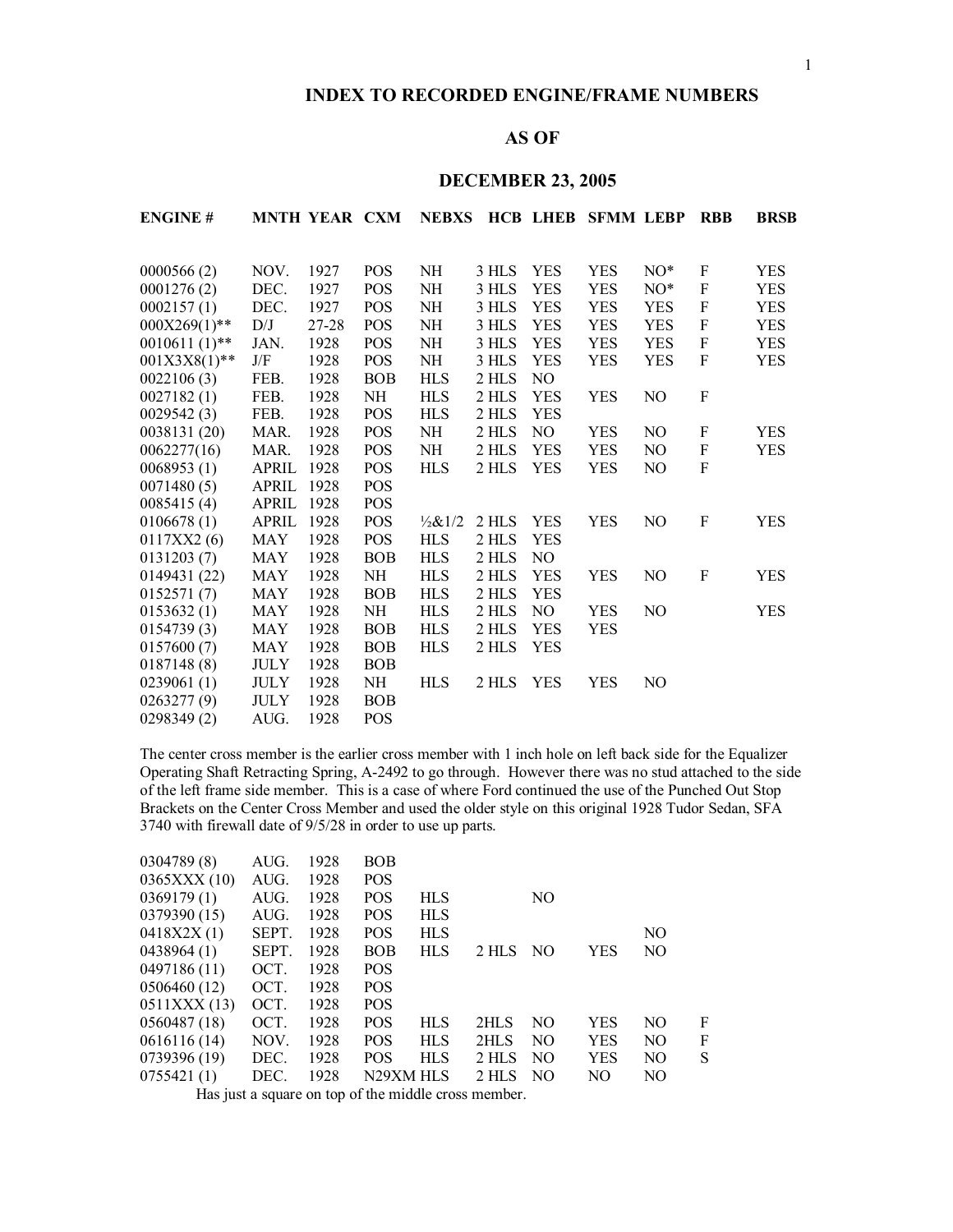0800540 (24) DEC. 1928 N29XM HLS 2 HLS NO NO NO ?

- Stamped Hood Brackets.
- · Stamped Frame to Body Bracket.
- · Oblong hole in front face of Center Cross member on both sides.
- Square on top of Center Cross Member with two holes on either side.
- Rear cross member back ends are sloped.

## 0852390(1) JAN. 1929 N29XM HLS 2 HLS NO NO NO S/F

- · Holes in Front Cross Member for Engine Splash Pans.
- Square in center of top of Center Cross Member.
- · Forged Brake Return Spring Bracket.
- · Stamped front and Forged rear Running Board Brackets.

#### 1228681 (17) MARCH, 1929

- Square in Center Cross Member
- Stamped Running Board Brackets

## 1959471 (21) JULY, 1929

- · "Raised" radiator support pads on Front Cross Member
- · Square on top of Center Cross Member with small holes on either side.

#### 1971756 (1) JULY 1929

· No holes on top of Center Cross Member.

## 2102181 (17) AUGUST, 1929

- Stamped Brake Rod Spring Bracket-Front, A2504.
- · Square on top of Center Cross member with holes on either side.
- · NO holes for the "new" style stop light switch on back of Center Cross Member.
- 2278004 (17) SEPT. 1929
	- · "Raised" radiator support pads on Front Cross Member.
	- Stamped Brake Rod Spring Bracket-Front, A-2504.
	- · Square on top of Center Cross Member with two holes on each far side.
	- · Has drilled holes for the "new" style stop light switch.

#### 2391485 (21) SEPT, 1929

- · "Lowered" radiator support pads on Front Cross Member.
- · No drain hole for radiator overflow.
- · Two "arrowhead" punched out holes on both sides of the top of the Center Cross Member.

#### 3190362 (17) APRIL 1930

- Two "arrowhead" punched out holes on both sides of the top of the Center Cross Member.
- Frame Side Members set up for the "new" style Emergency Brake Cross Shaft.

#### 3483213 (1) MAY 1930

· Two "arrowhead" punched out holes on both sides of the top of the Center Cross Member.

### 4239102 (23) JAN., 1931

- · Old style frame/engine numbers.
- Has punch marks for side wheel carrier bracket.
- · No special Frame Body Bracket #6 Body Bolt, A-5076, or punch marks for it.
- No ribs on running board brackets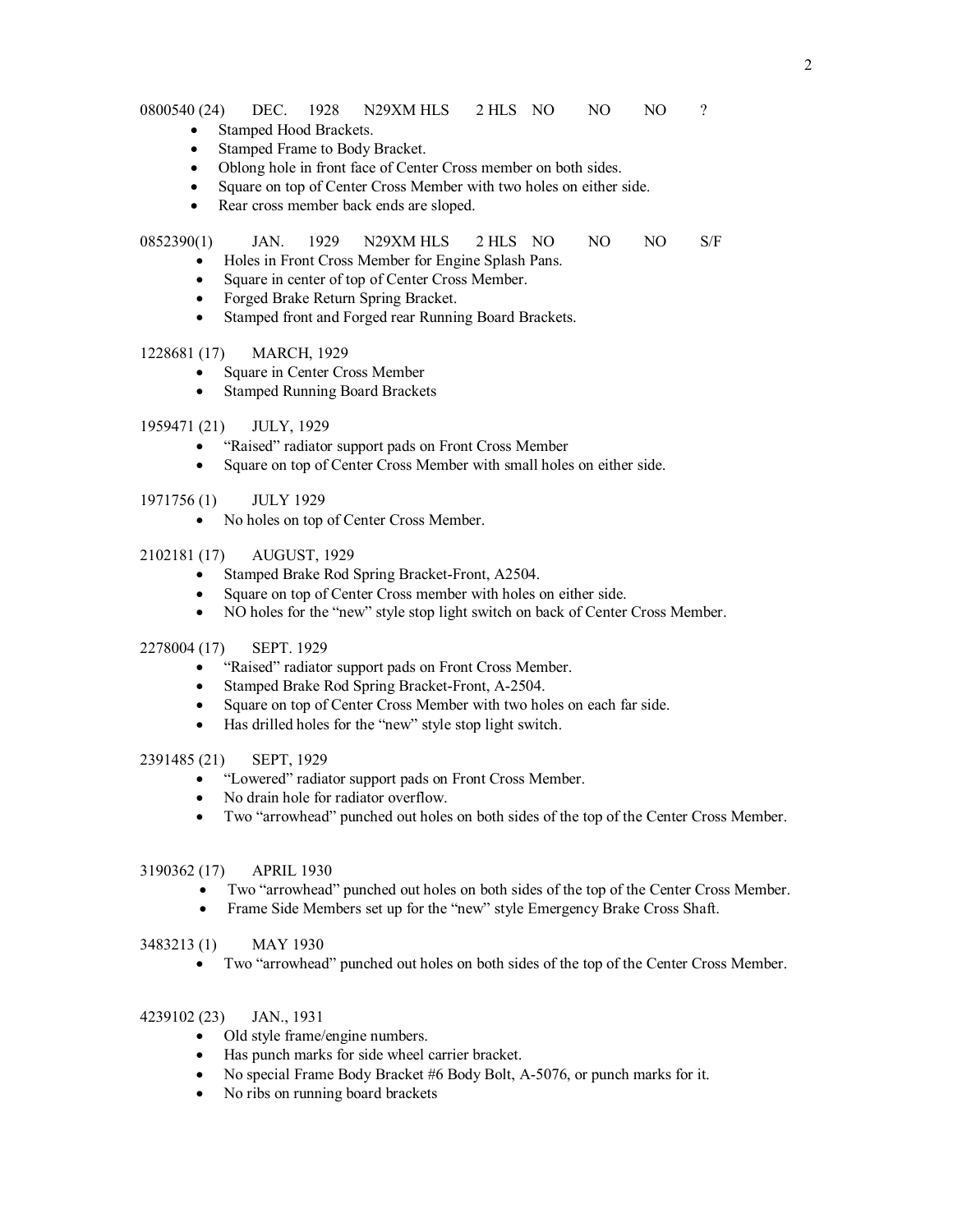### 4522794 (23) APR., 1931

- · Has "new" style engine/frame numbers.
- · Has dual side mount brackets.
- · No special Frame Body Bracket #6 Body Bolt, A-5076, or punch marks for it.
- · Has ribbed running board brackets.

### 4698527 (23) JUNE 1931

- · Has holes for Frame Body Bracket #6 Body Bolt, A-5076.
- · Has "new" style engine/frame numbers plus matching engine.
- · Drilled holes for side mount brackets.
- · Has ribbed running board brackets.

### **KEY TO GUIDE**

\*\* = FRAME POSESSES THE 21/64 INCH RIVETS

CXM = CENTER CROSSMEMBER (BACK SIDE) POS = PUNCHED OUT STOPS BOB = BOLTED ON BRAKE BACK STOP BRACKET (A-2476) OR TWO HOLES FOR THE BRACKET **THIS WAS A SERVICE ITEM AND NOT BELIEVED TO HAVE BEEN PUT ON IN PRODUCTION**  NH = NO HOLES WHAT SO EVER N29XM= NEW 1929 CROSSMEMBER

NEBXS = NEW EMERGENCY CROSS SHAFT (A-2828) NH = NO HOLES IN FRAME SIDES FOR SHAFT HLS = HOLES IN FRAME SIDES FOR SHAFT ½&1/2= ONE SIDE DOES, THE OTHER SIDE DOES NOT

HCB= HOOD CLIP BRACKET (A5100)

3 HLS = THREE (3) HOLE FRAME TO HOOD SHELF SUPPORT BRACKET

2 HLS = TWO (2) HOLE FRAME TO HOOD SHELF SUPPORT BRACKET

LHEB = LEFT HAND EMERGENCY BRAKE HOLE IN FRAME LEFT SIDE  $YES = YES$  $NO = NO$ 

SFMM = SOLID FRONT MOTOR MOUNT

YES\*= EARLY 3-PIECE CROSSMEMBER  $YES = YES$  $NO = NO$